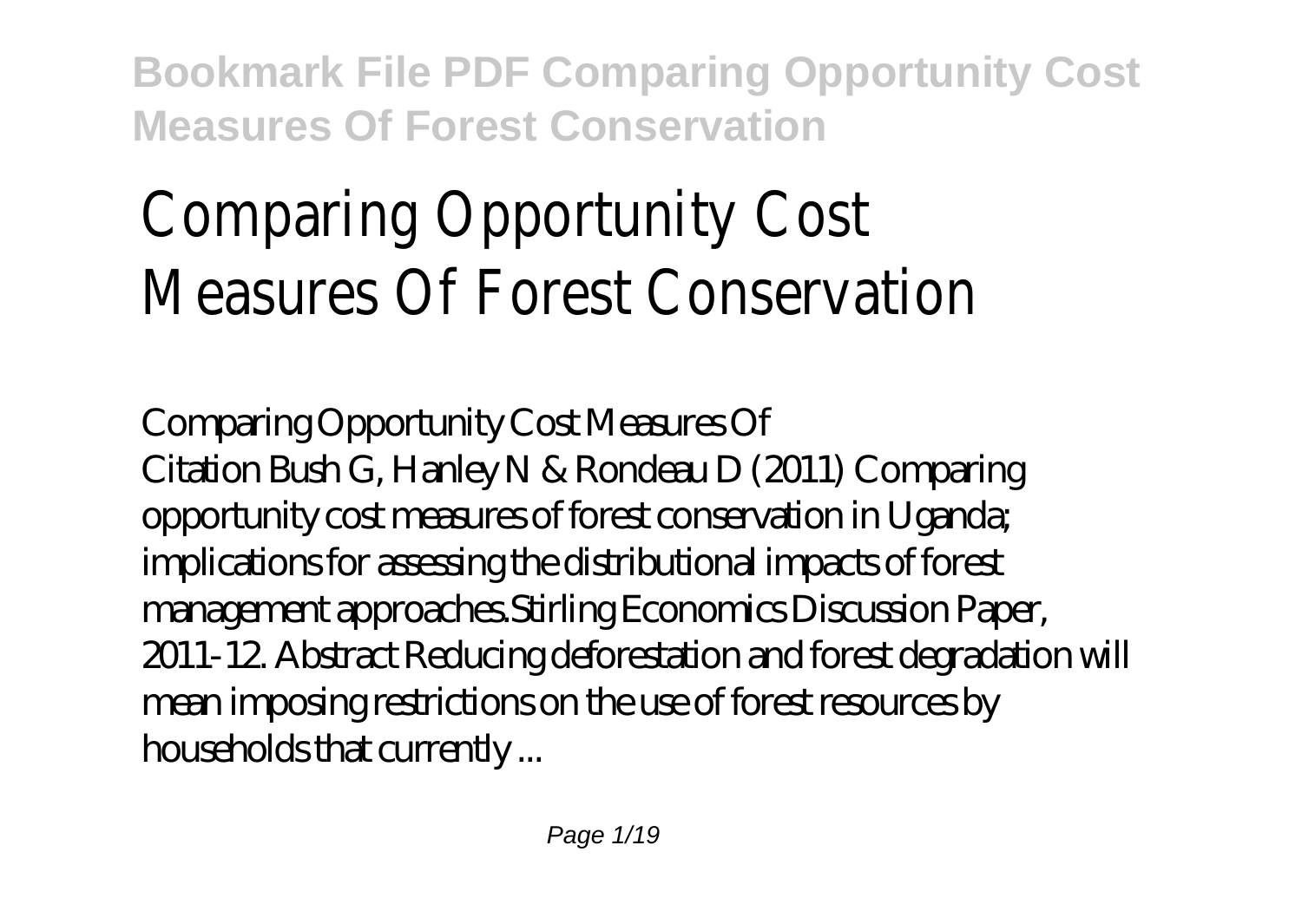*Working Paper | Comparing opportunity cost measures of ...* Comparing opportunity cost measures of forest conservation in Uganda; implications for assessing the distributional impacts of forest management approaches Glenn Bush1,2, Nick Hanley2 and Daniel Rondeau3 Institutions: 1Woods Hole Research Center, Falmouth, MA, USA 2University of Stirling, Department of Economics, Stirling, UK

*Comparing opportunity cost measures of forest conservation ...* Opportunity cost is often used by investors to compare investments, but the concept can be applied to many different scenarios. If your friend chooses to quit work for a whole year to go back to school, for example, the opportunity cost of this decision is the year's worth of lost wages. Your friend will compare the opportunity cost of lost wages Page  $2/19$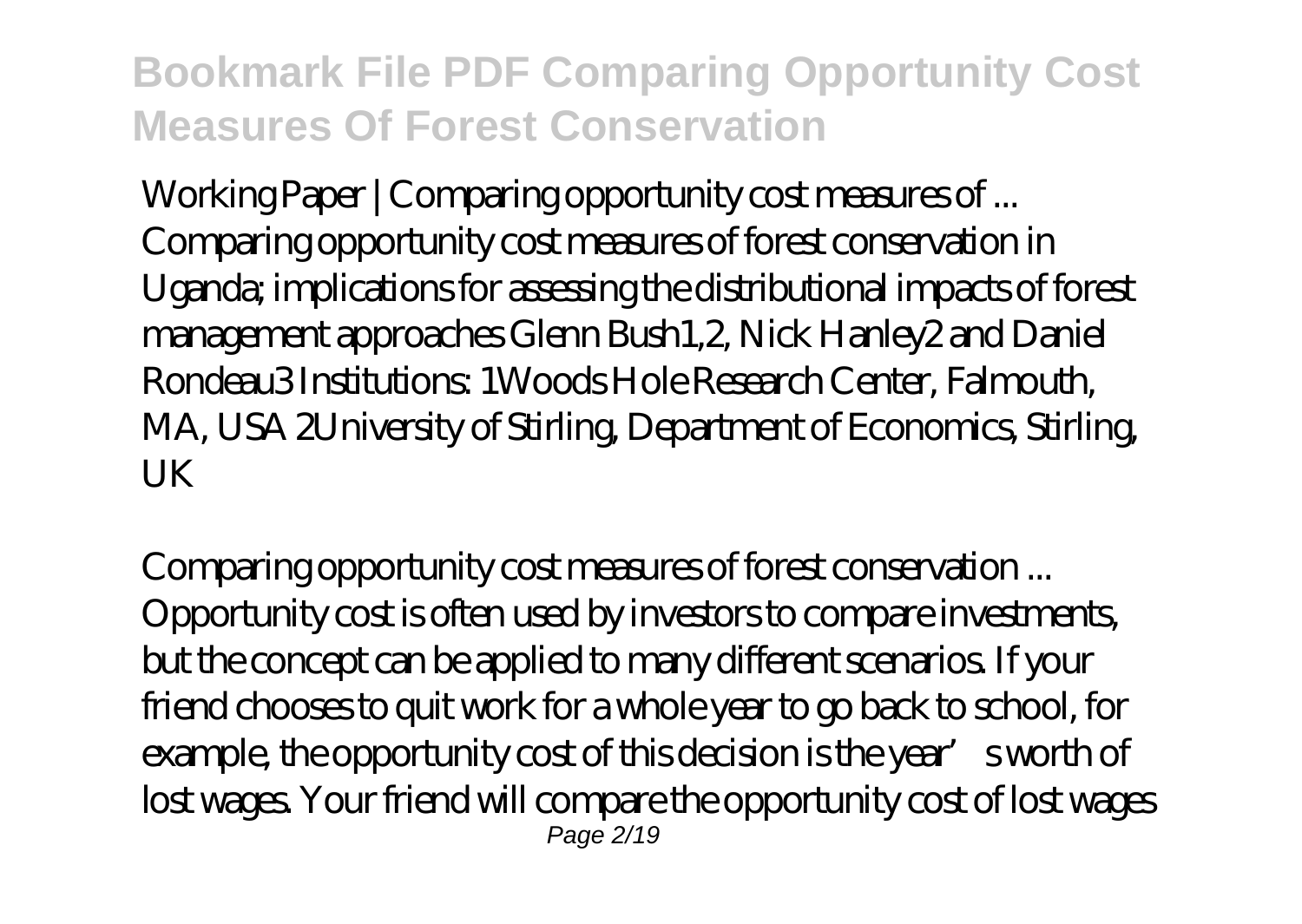with the benefits of receiving a higher education degree.

*Opportunity Cost: What Is It and How to Calculate It* Comparing Opportunity Cost Measures Of Opportunity cost is the comparison of one economic choice to the next best choice. These comparisons often arise in finance and economics when trying to decide between investment options. The opportunity cost attempts to quantify the impact of choosing one investment over another.

*Comparing Opportunity Cost Measures Of Forest Conservation* Title: Comparing Opportunity Cost Measures Of Forest Conservation Author: yapx.tngekzb.read.yagami.co-2020-11-07T00:00:00+00:01 Subject: Comparing Opportunity Cost Measures Of Forest Conservation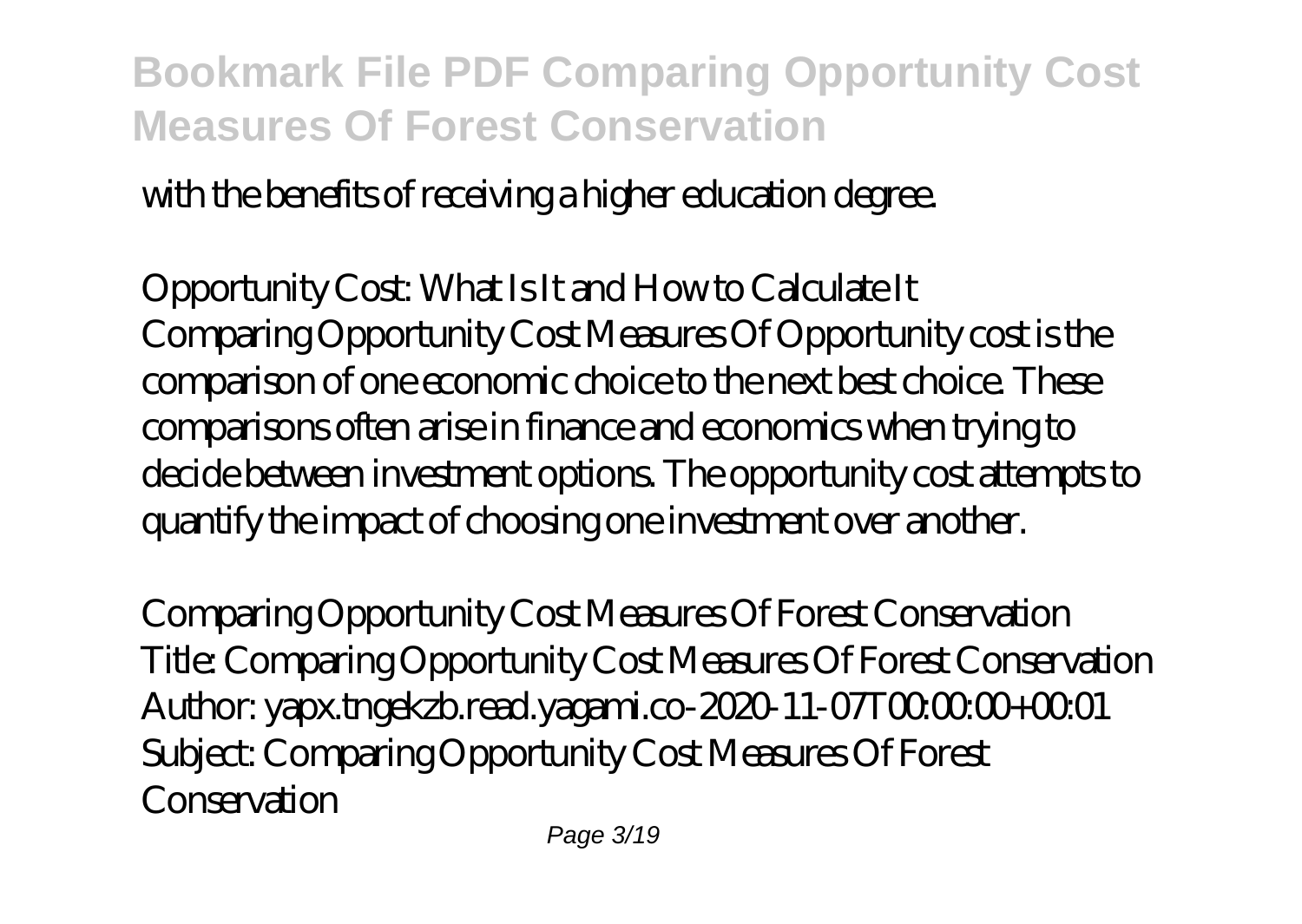*Comparing Opportunity Cost Measures Of Forest Conservation* Implicit but often unrecognized in forest management strategies focused on integrating people into forest management is that communities are not homogeneous , implying an important degree of variation in the costs of forest use restrictions across households.

*Comparing opportunity cost measures of forest conservation ...* Opportunity cost is a component of the collective concept of economic cost. In numerical terms, the opportunity cost value is nothing but the difference between the cost of the desired alternative and the cost of the next best alternative. Economic cost is collectively composed of total cost (fixed cost plus variable cost as they appear in cost accounting), average cost (average fixed cost plus average variable  $P$ age  $4/10$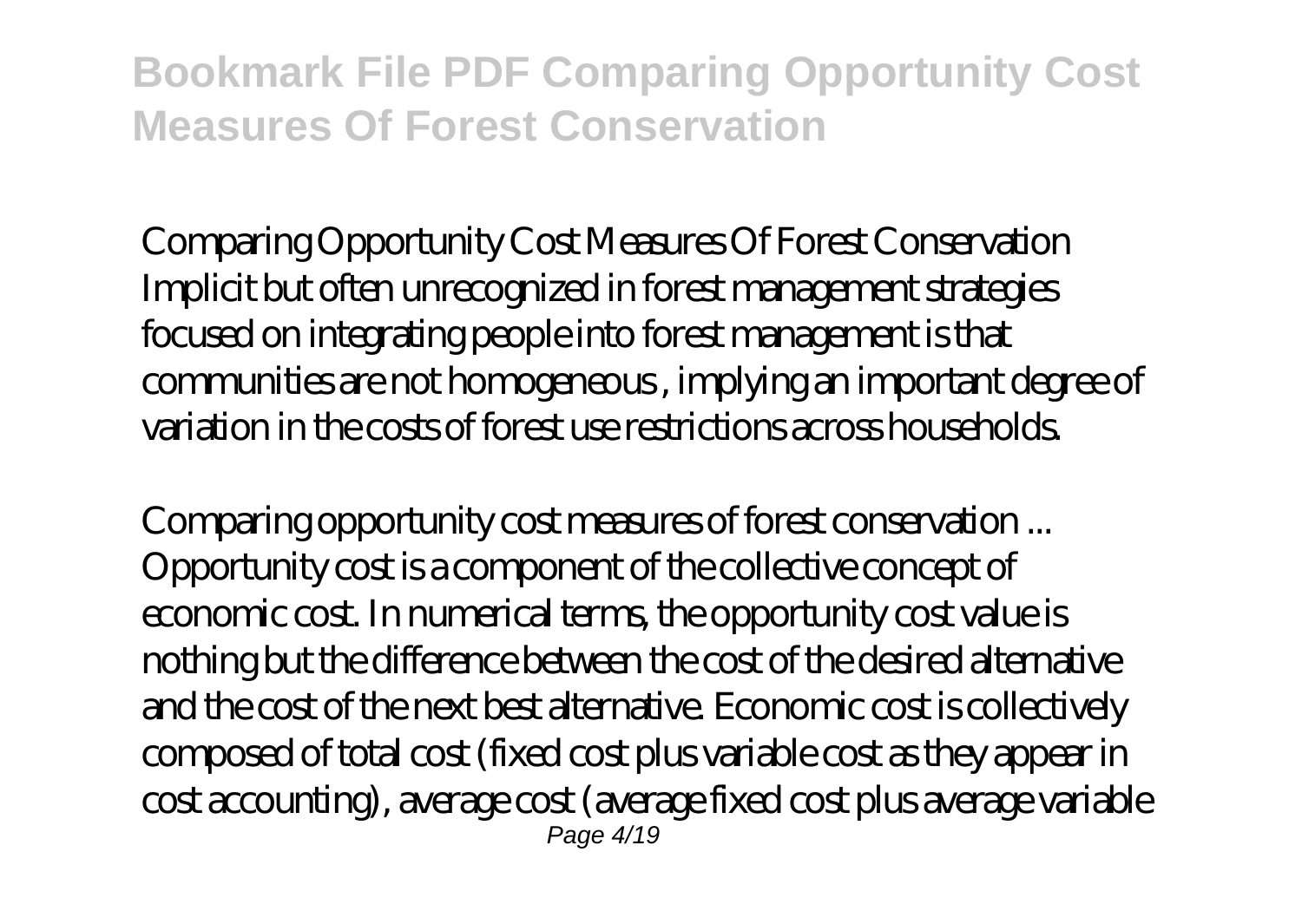cost) and marginal cost, transaction cost, sunk cost and accounting costs besides ...

#### *What is Opportunity Cost and How to Calculate It ...*

What is opportunity cost? Opportunity cost measures the cost of any choice in terms of the next best alternative foregone. Work-leisure choices: The opportunity cost of deciding not to work an extra ten hours a week is the lost wages foregone. If you are being paid £7 per hour to work at the local supermarket, if you take a day off from work you might lose over £50 of income

#### *Opportunity Cost | Economics | tutor2u*

The opportunity cost of choosing this option is 10% - 0%, or 10%. It is equally possible that, had the company chosen new equipment, there Page  $5/19$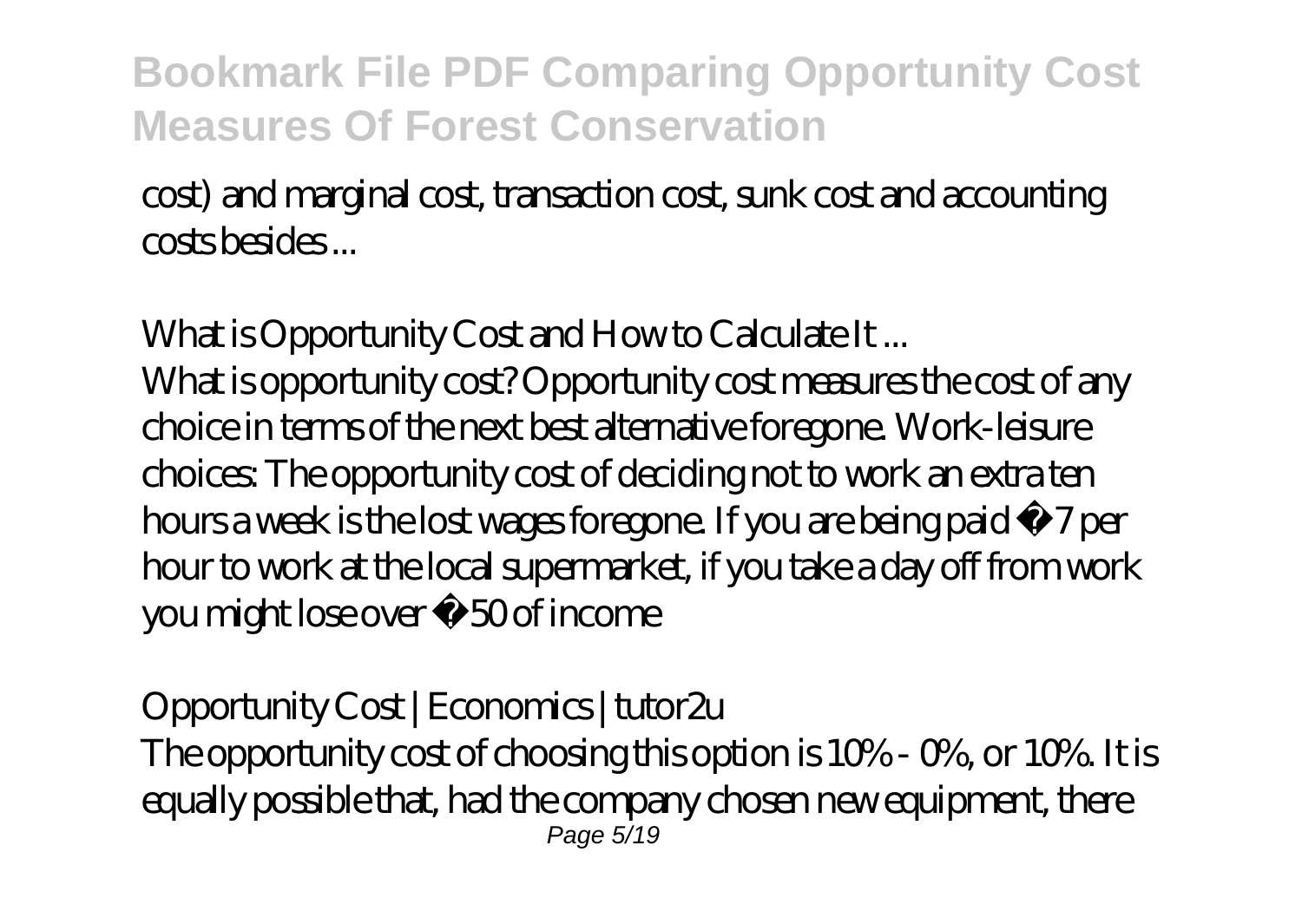would be no effect on production efficiency, and profits...

#### *Opportunity Cost Definition - Investopedia*

When weighing the value of a potential business opportunity, you should estimate financing cost in dollars, rather than percentage points (APR). Add this cost in dollars to the existing fixed and variable costs associated with the project.

*What are lost opportunity costs and how do I measure them?* 3 Ways to Measure the Opportunity Costs of Your Chosen Strategy. Dave Wakeman January 20, 2016. Twitter Facebook LinkedIn Flipboard 0. Every action has a cost, good or bad…plus or minus. ...

*3 Ways to Measure the Opportunity Costs of Your Chosen ...* Page 6/19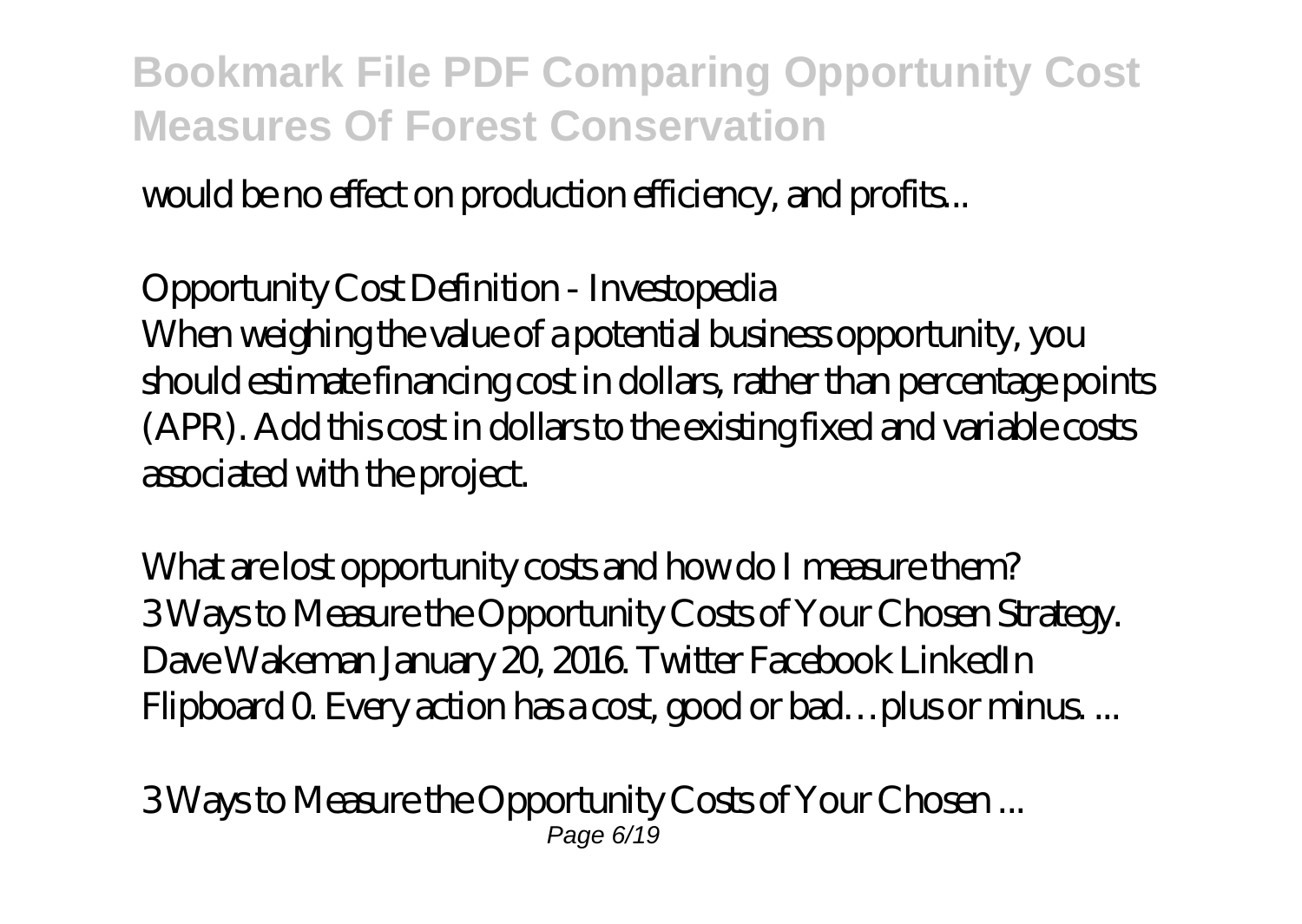Opportunity Cost = 12 percent returns – 10 percent returns = 2 percent. That 2 percent difference in predicted ROI is the opportunity cost that business faces if it decides to reinvest profits in the company rather than in securities. Now, let' stake a look at how this same math can be applied to an individual' sinvestment portfolio.

*How to Calculate Opportunity Cost When Evaluating ...* Bush G, Hanley N & Rondeau D (2011) Comparing opportunity cost measures of forest conservation in Uganda; implications for assessing the distributional impacts of forest management approaches. Stirling Economics Discussion Paper, 2011-12.

*STORRE: Comparing opportunity cost measures of forest ...* Estimating health opportunity costs (Re-estimating the cost per QALY  $P$ age  $7/10$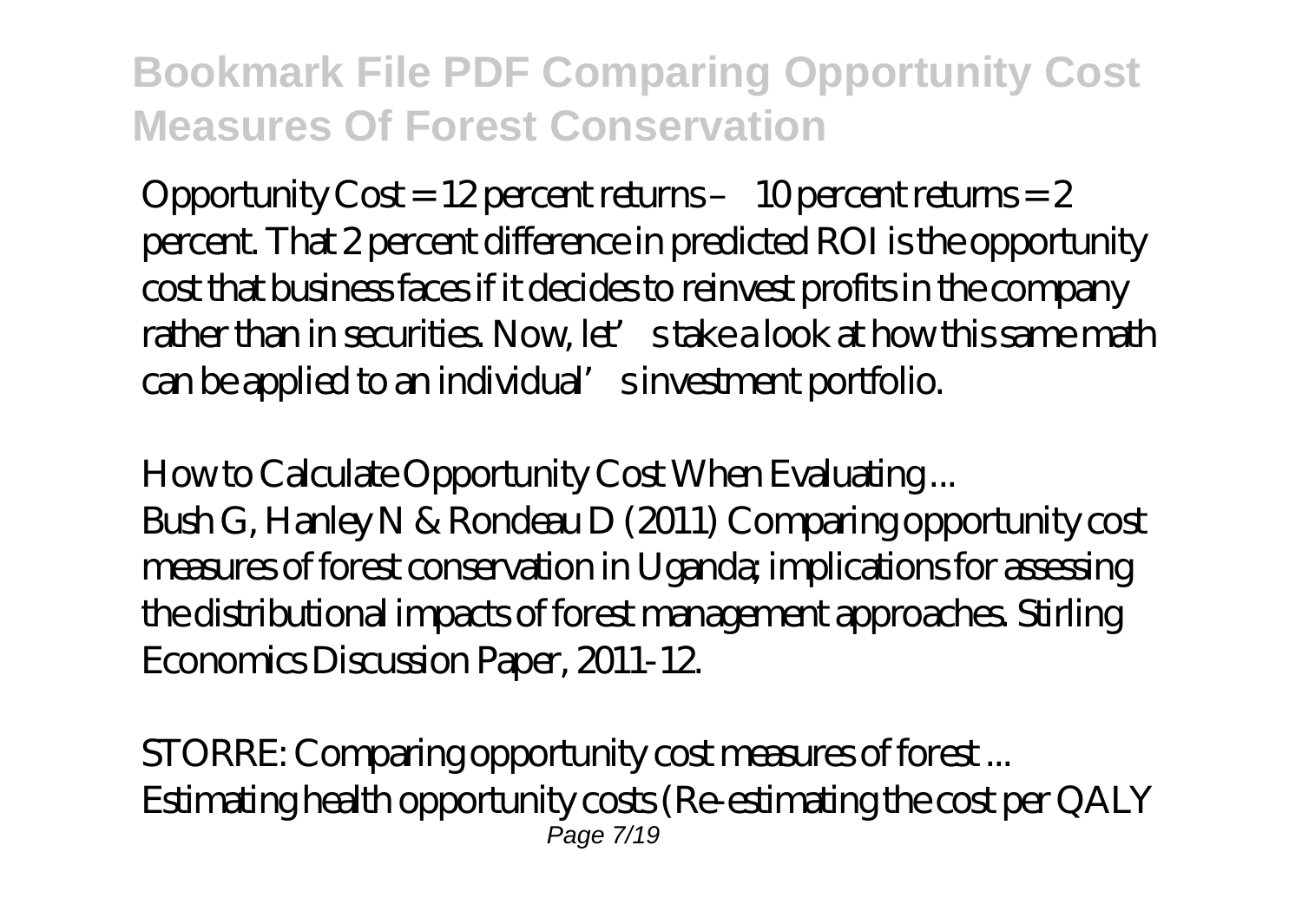threshold) 21st April 2017 1. Introduction Although the national health care budget is set centrally, responsibility for the local administration of the NHS is devolved to local health authorities. Until recently, these local bodies were known as Primary Care Trusts (PCTs).

*Estimating health opportunity costs (Re-estimating the ...* When businesses think about opportunity costs they see them this way: Total revenue-economic profit = opportunity costs. The key to understanding how businesses see opportunity costs is to understand the concept of economic profit. For businesses, economic profit is the amount of money made after deducting both explicit and implicit costs.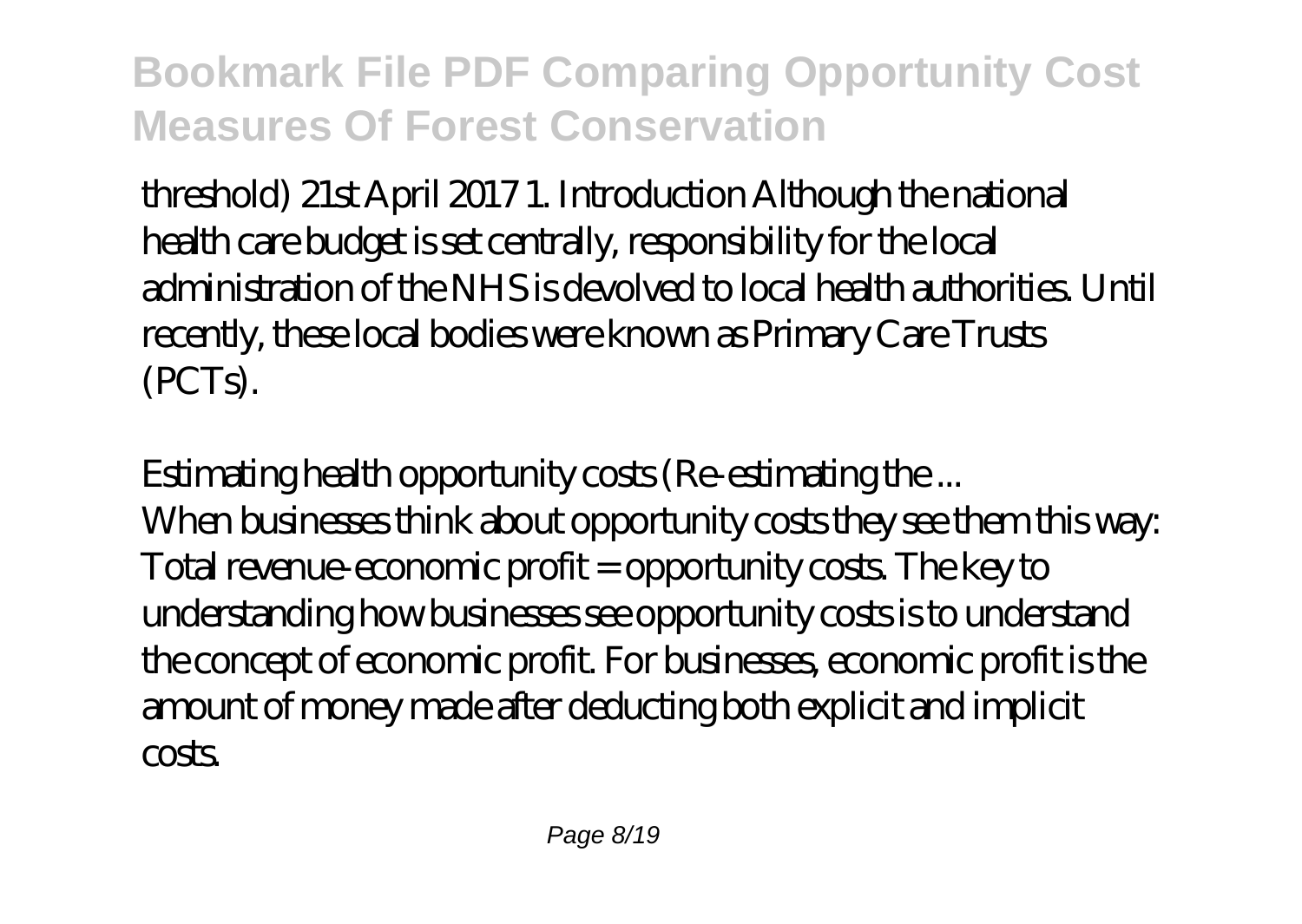*The Formula of Opportunity Cost & How to Calculate It ...* Comparing Opportunity Cost Measures Of Opportunity cost is the comparison of one economic choice to the next best choice. These comparisons often arise in finance and economics when trying to decide between investment options. The opportunity cost attempts to quantify the impact of choosing one investment over another. Opportunity Cost: What Is It and How to Calculate It

*Comparing Opportunity Cost Measures Of Forest Conservation* Comparing Opportunity Cost Measures Of Forest Conservation Author: uvnjwigo.loveandliguor.co-2020-10-24T0000.00+00:01 Subject: Comparing Opportunity Cost Measures Of Forest Conservation Keywords: comparing, opportunity, cost, measures, of, forest, conservation Created Date: 10/24/2020 8:36:30 PM Page  $9/19$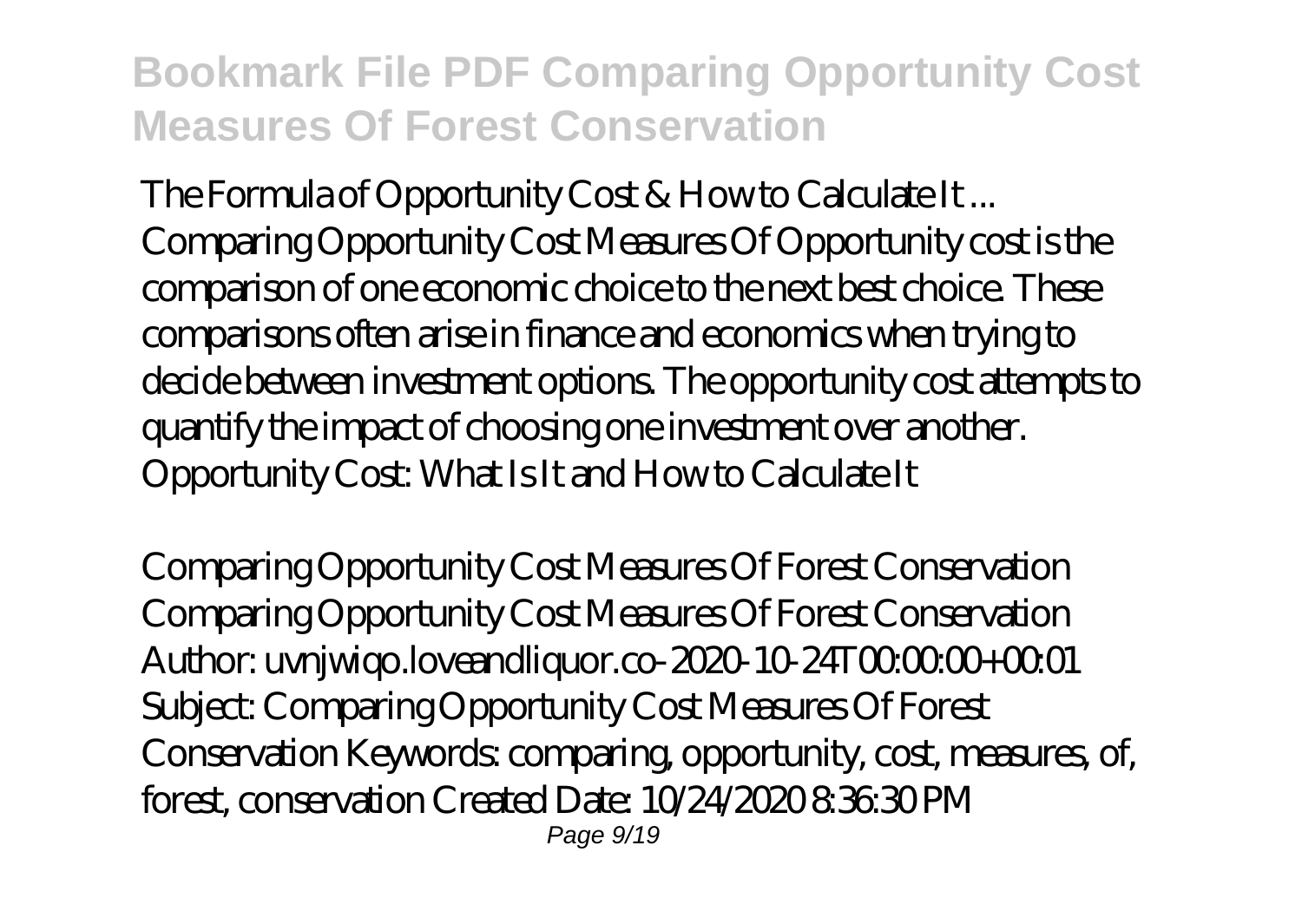*Comparing Opportunity Cost Measures Of Forest Conservation* Reading this comparing opportunity cost measures of forest conservation will allow you more than people admire. It will lead to know more than the people staring at you. Even now, there are many sources to learning, reading a record yet becomes the first substitute as a good way.

*Comparing Opportunity Cost Measures Of* Citation Bush G, Hanley N & Rondeau D (2011) Comparing opportunity cost measures of forest conservation in Uganda; implications for assessing the distributional impacts of forest management approaches.Stirling Economics Discussion Paper, Page 10/19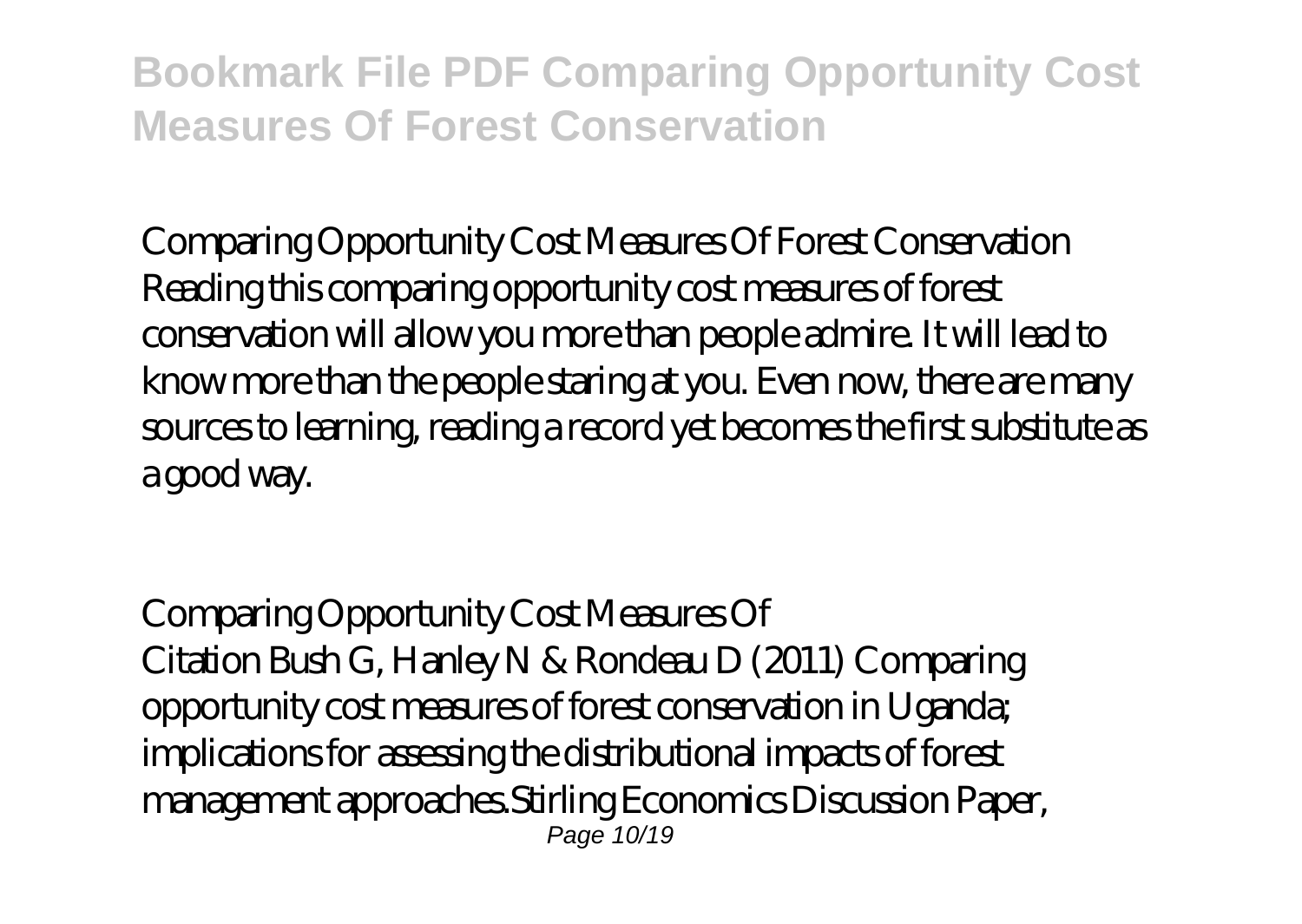2011-12. Abstract Reducing deforestation and forest degradation will mean imposing restrictions on the use of forest resources by households that currently ...

*Working Paper | Comparing opportunity cost measures of ...* Comparing opportunity cost measures of forest conservation in Uganda; implications for assessing the distributional impacts of forest management approaches Glenn Bush1,2, Nick Hanley2 and Daniel Rondeau3 Institutions: 1Woods Hole Research Center, Falmouth, MA, USA 2University of Stirling, Department of Economics, Stirling, UK

*Comparing opportunity cost measures of forest conservation ...* Opportunity cost is often used by investors to compare investments, Page 11/19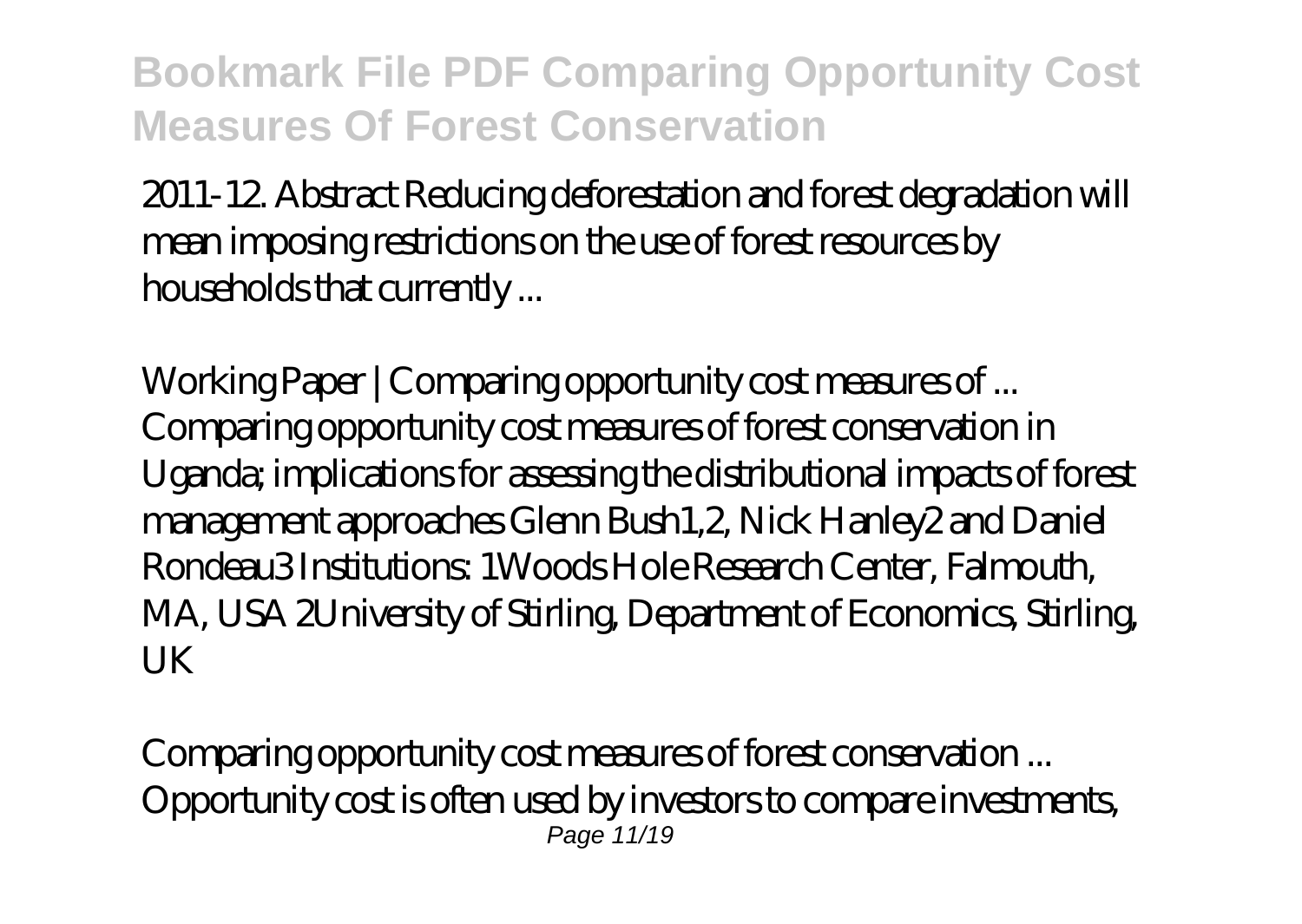but the concept can be applied to many different scenarios. If your friend chooses to quit work for a whole year to go back to school, for example, the opportunity cost of this decision is the year's worth of lost wages. Your friend will compare the opportunity cost of lost wages with the benefits of receiving a higher education degree.

*Opportunity Cost: What Is It and How to Calculate It* Comparing Opportunity Cost Measures Of Opportunity cost is the comparison of one economic choice to the next best choice. These comparisons often arise in finance and economics when trying to decide between investment options. The opportunity cost attempts to quantify the impact of choosing one investment over another.

*Comparing Opportunity Cost Measures Of Forest Conservation* Page 12/19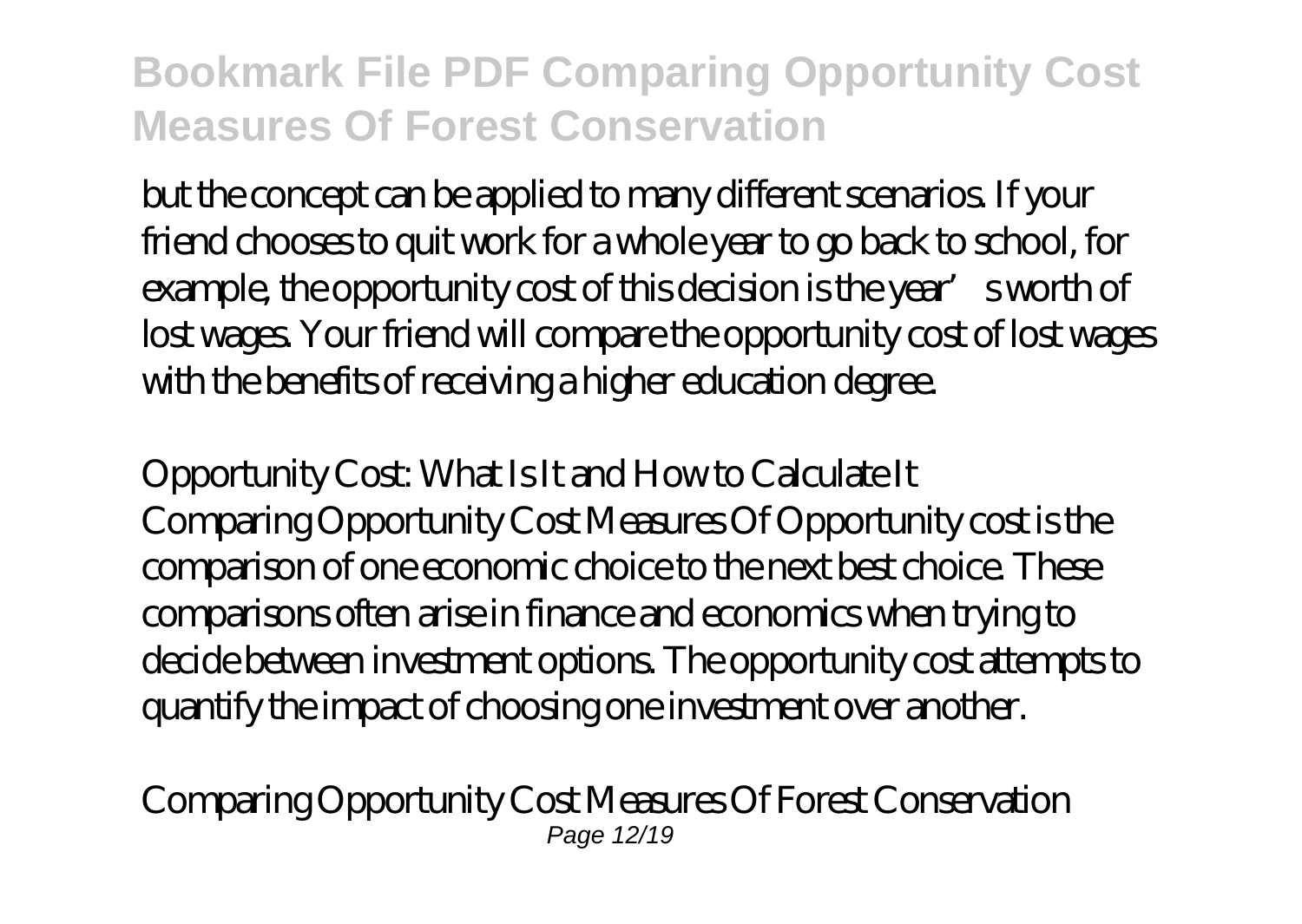Title: Comparing Opportunity Cost Measures Of Forest Conservation Author: vapx.tngekzb.read.yagami.co-2020-11-07T0000.00+00.01 Subject: Comparing Opportunity Cost Measures Of Forest Conservation

*Comparing Opportunity Cost Measures Of Forest Conservation* Implicit but often unrecognized in forest management strategies focused on integrating people into forest management is that communities are not homogeneous , implying an important degree of variation in the costs of forest use restrictions across households.

*Comparing opportunity cost measures of forest conservation ...* Opportunity cost is a component of the collective concept of economic cost. In numerical terms, the opportunity cost value is Page 13/19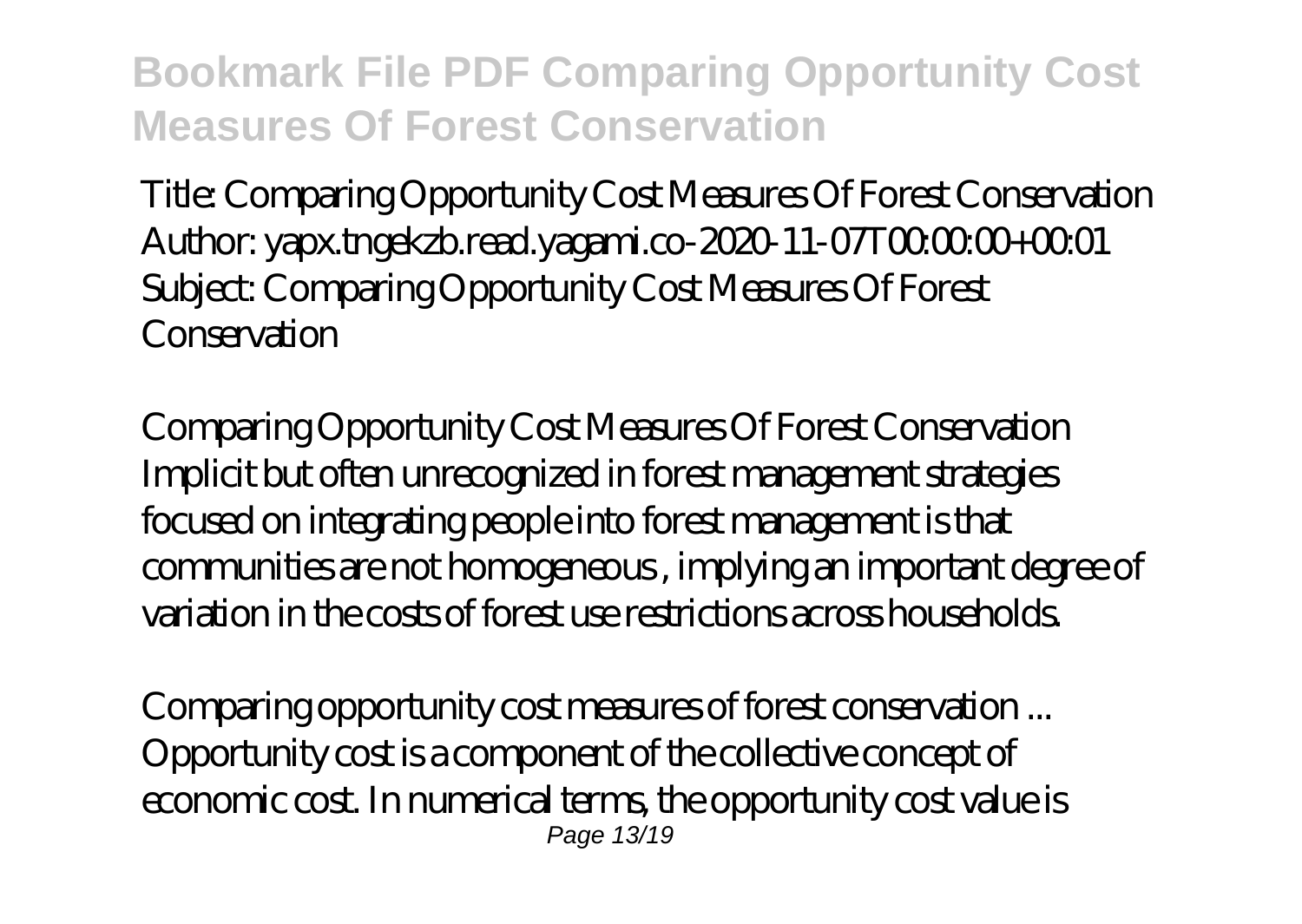nothing but the difference between the cost of the desired alternative and the cost of the next best alternative. Economic cost is collectively composed of total cost (fixed cost plus variable cost as they appear in cost accounting), average cost (average fixed cost plus average variable cost) and marginal cost, transaction cost, sunk cost and accounting costs besides ...

#### *What is Opportunity Cost and How to Calculate It ...*

What is opportunity cost? Opportunity cost measures the cost of any choice in terms of the next best alternative foregone. Work-leisure choices: The opportunity cost of deciding not to work an extra ten hours a week is the lost wages foregone. If you are being paid £7 per hour to work at the local supermarket, if you take a day off from work you might lose over £50 of income Page 14/19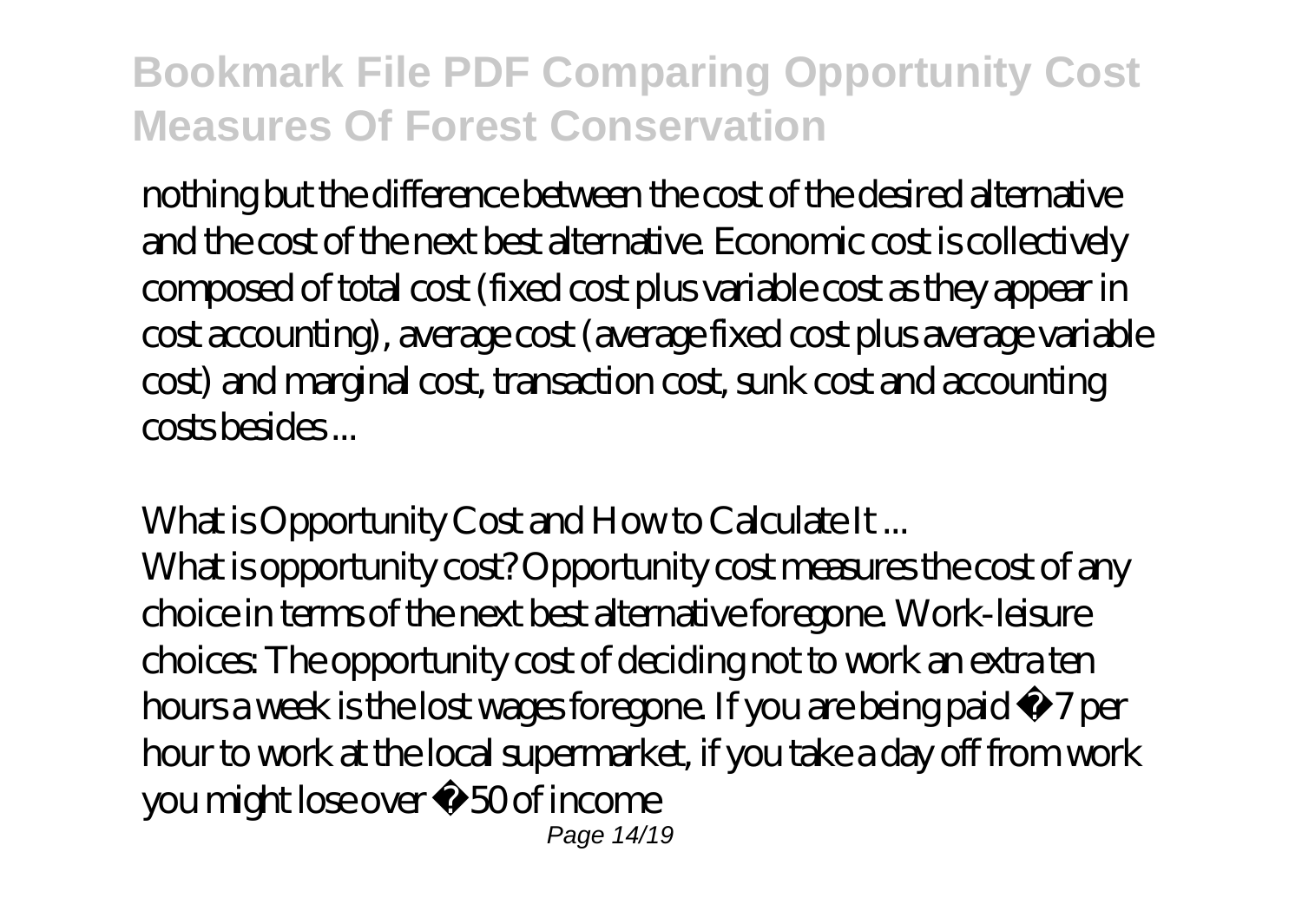#### *Opportunity Cost | Economics | tutor2u*

The opportunity cost of choosing this option is 10% - 0%, or 10%. It is equally possible that, had the company chosen new equipment, there would be no effect on production efficiency, and profits...

#### *Opportunity Cost Definition - Investopedia*

When weighing the value of a potential business opportunity, you should estimate financing cost in dollars, rather than percentage points (APR). Add this cost in dollars to the existing fixed and variable costs associated with the project.

*What are lost opportunity costs and how do I measure them?* 3 Ways to Measure the Opportunity Costs of Your Chosen Strategy. Page 15/19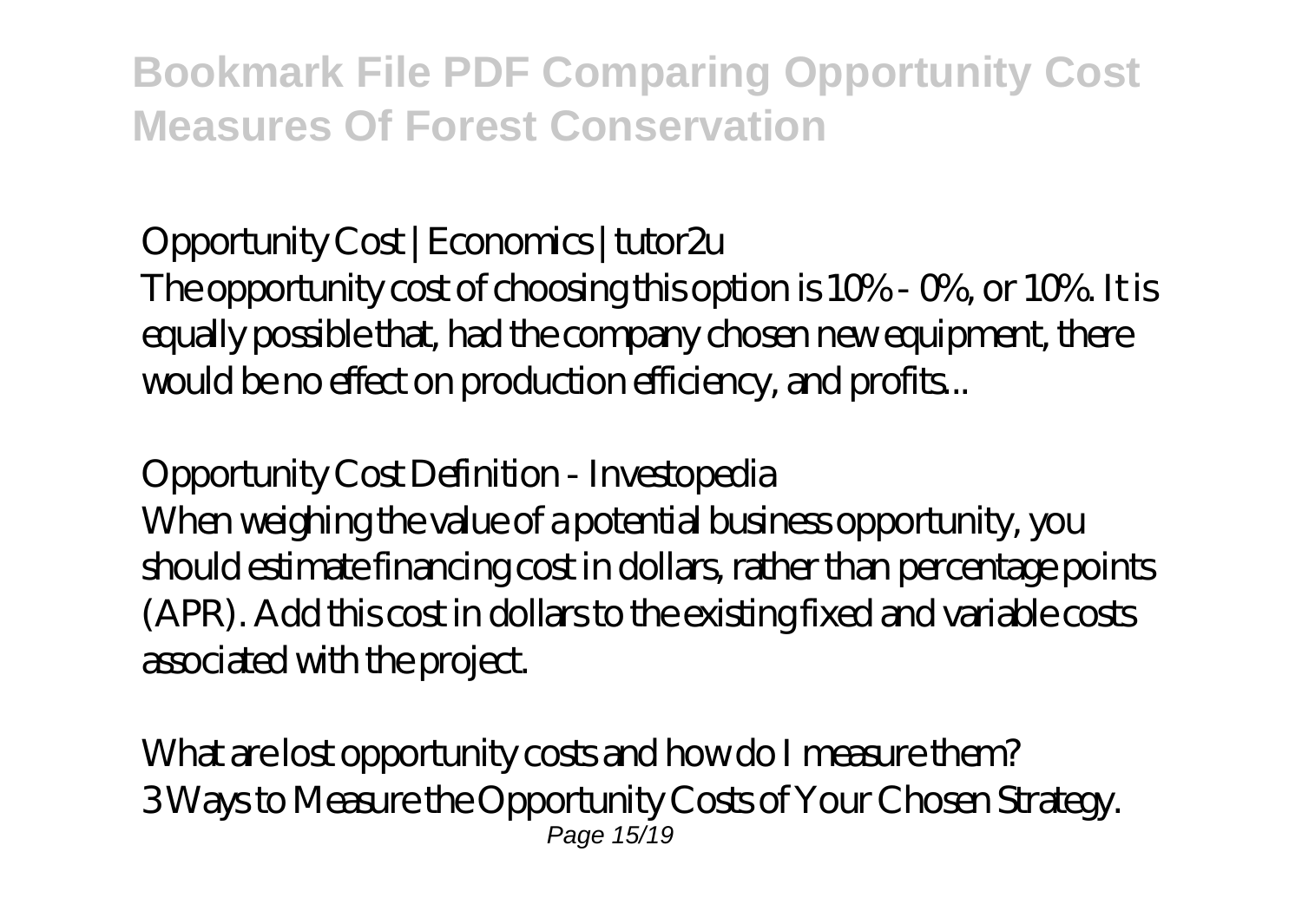Dave Wakeman January 20, 2016. Twitter Facebook LinkedIn Flipboard Q Every action has a cost, good or bad... plus or minus...

*3 Ways to Measure the Opportunity Costs of Your Chosen ...* Opportunity  $\text{Cost} = 12$  percent returns – 10 percent returns = 2 percent. That 2 percent difference in predicted ROI is the opportunity cost that business faces if it decides to reinvest profits in the company rather than in securities. Now, let' stake a look at how this same math can be applied to an individual' sinvestment portfolio.

*How to Calculate Opportunity Cost When Evaluating ...* Bush G, Hanley N & Rondeau D (2011) Comparing opportunity cost measures of forest conservation in Uganda; implications for assessing the distributional impacts of forest management approaches. Stirling Page 16/19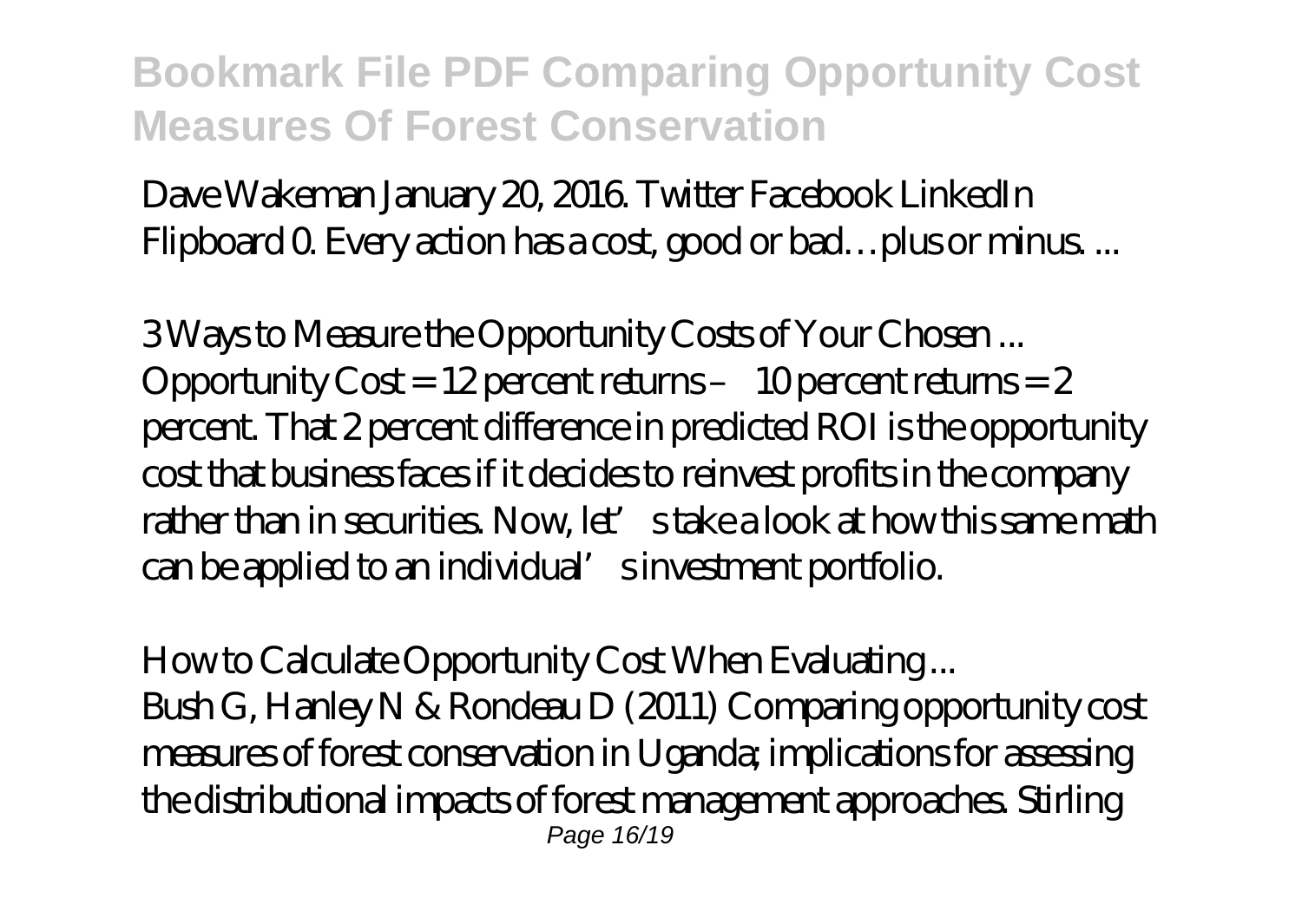Economics Discussion Paper, 2011-12.

*STORRE: Comparing opportunity cost measures of forest ...* Estimating health opportunity costs (Re-estimating the cost per QALY threshold) 21st April 2017 1. Introduction Although the national health care budget is set centrally, responsibility for the local administration of the NHS is devolved to local health authorities. Until recently, these local bodies were known as Primary Care Trusts (PCTs).

*Estimating health opportunity costs (Re-estimating the ...* When businesses think about opportunity costs they see them this way. Total revenue-economic profit = opportunity costs. The key to understanding how businesses see opportunity costs is to understand Page 17/19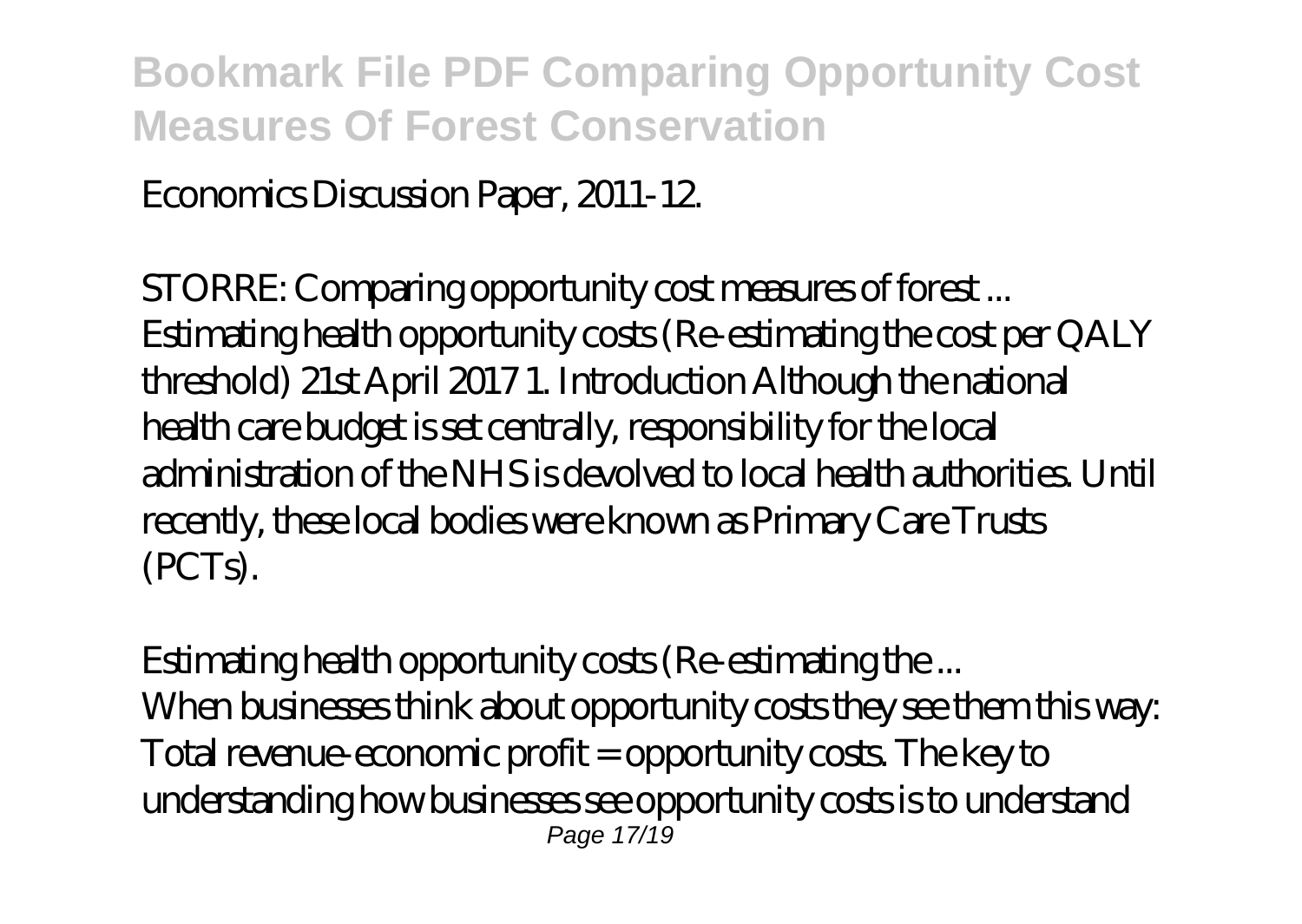the concept of economic profit. For businesses, economic profit is the amount of money made after deducting both explicit and implicit costs

*The Formula of Opportunity Cost & How to Calculate It ...* Comparing Opportunity Cost Measures Of Opportunity cost is the comparison of one economic choice to the next best choice. These comparisons often arise in finance and economics when trying to decide between investment options. The opportunity cost attempts to quantify the impact of choosing one investment over another. Opportunity Cost: What Is It and How to Calculate It

*Comparing Opportunity Cost Measures Of Forest Conservation* Comparing Opportunity Cost Measures Of Forest Conservation Page 18/19